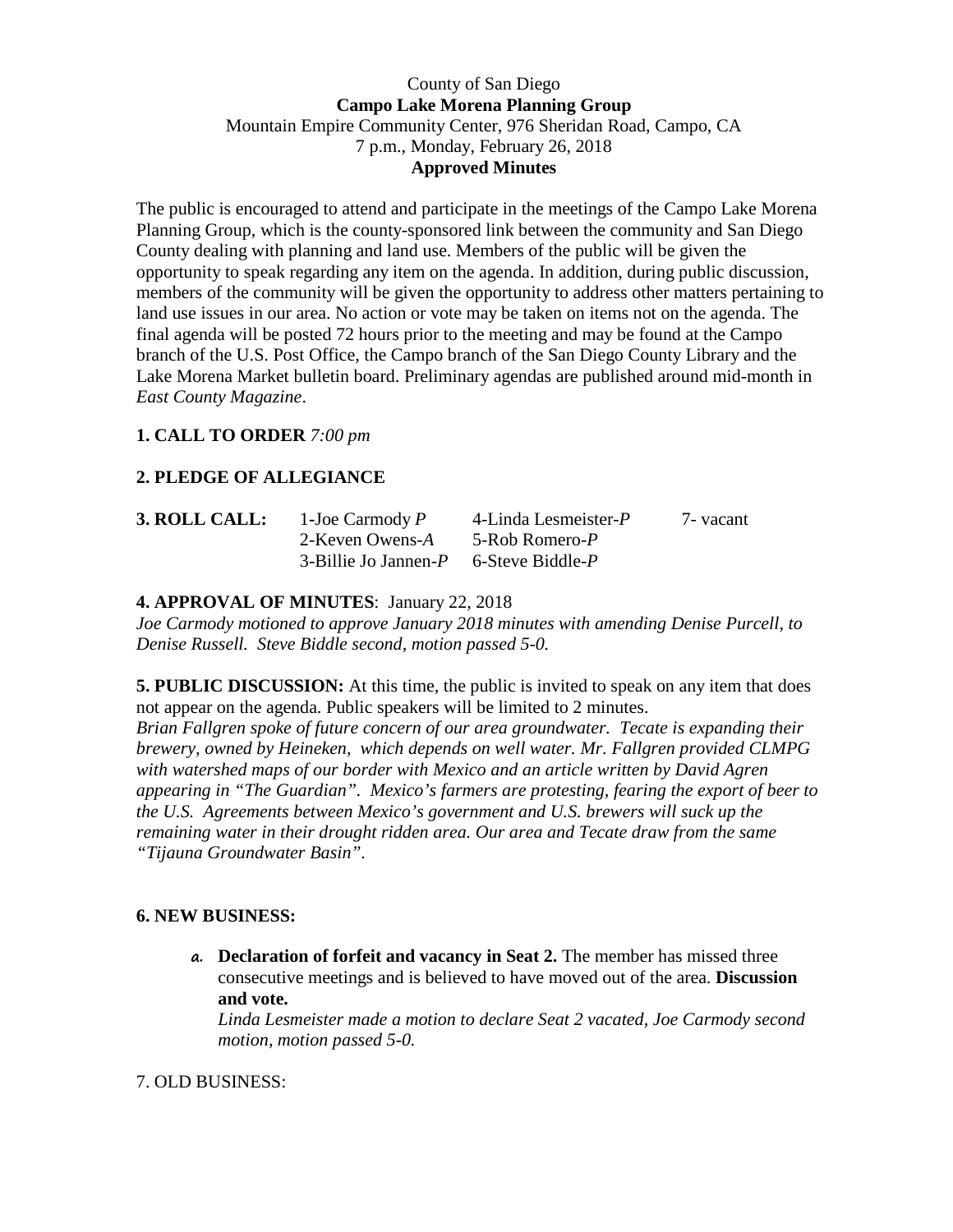*a.* **Project No. PDS2017-MUP-17-017, ATT cell tower to be placed at 2290 Lake Morena Drive, APN:** 607-022-37-00**.** The project is roughly south of the Verizon cell tower approved last year, but not yet built. The project includes a 35-foot-tall faux eucalyptus tree with 13 total antennas, 24 remote radio units, 4 surge protectors, 4 Purcell cabinets, 2 Emerson cabinets, 5 WCS filters, and one prefabricated equipment shelter. This item was continued from last month due to difficulties with getting questions of substance answered. **County planner Denise Russell to present. Discussion and vote.** 

*Denise Russell, County Planner, Jarrett Ramaiya, Chief-Land Development, from County of San Diego were present. Lucas Turner, SAQ Manager and Christian Ruvalcaba, Job Captain from Mitchell Architects were present.* 

 *Lucas Turner presented the plan for the AT&T tower.* 

*Board questioned why the cell tower was located directly across the street from Verizon tower, the possibility of co-location with Verizon. Lucas Turner stated that co-location with Verizon was evaluated. AT&T requires more space than the property owner was willing to provide. The San Diego County height ordinance restriction plus the ground beneath the tower contained granite, and a 2 year delay detoured any possibility for colocation with Verizon.* 

*It was noted that the Verizon County Planner Marisa Smith, and AT&T County Planner Denise Russell never spoke regarding waiving the height ordinance to accommodate co-location. The other variables described above, determined that co-location would not work for AT&T.* 

*The architect sent a propagation map, but does not have a key and we were unable to determine how many residents this tower would serve. The tower is estimated roughly at \$1 million dollars and would provide cell service to 100 square miles.* 

*Billie Jo Jannen informed Denise Russell and Lucas Turner the information and materials sent to CLMPG was for a cell tower project in Ramona. The information included property owner notification for Ramona. She asked if the correct notification had been sent to neighbors of the proposed cell tower in Lake Morena Village. The County of SD nor AT&T representatives could confirm proper notifications were sent.* 

*Questions and discussion was held regarding generators, and whether or not this cell tower be protected from power surges and power outages. Lucas turner stated that his plan is designed for and equipped with a 48 hour back-up battery. A Diesel generator requires extra environmental work. SDG&E turns our power off for several days during high winds, stressing the greater need for residents ability to have cell access in the event of emergency. 48 hours is not acceptable.*

*Topic of adverse impact to health from EMF, radio frequency emissions. A statement was made that PG are not allowed to discuss this issue. The CLMPG Chair, stated planning groups do not have the authority to make decisions or recommendations based on health effects. However, planning groups have the right to hear residents that*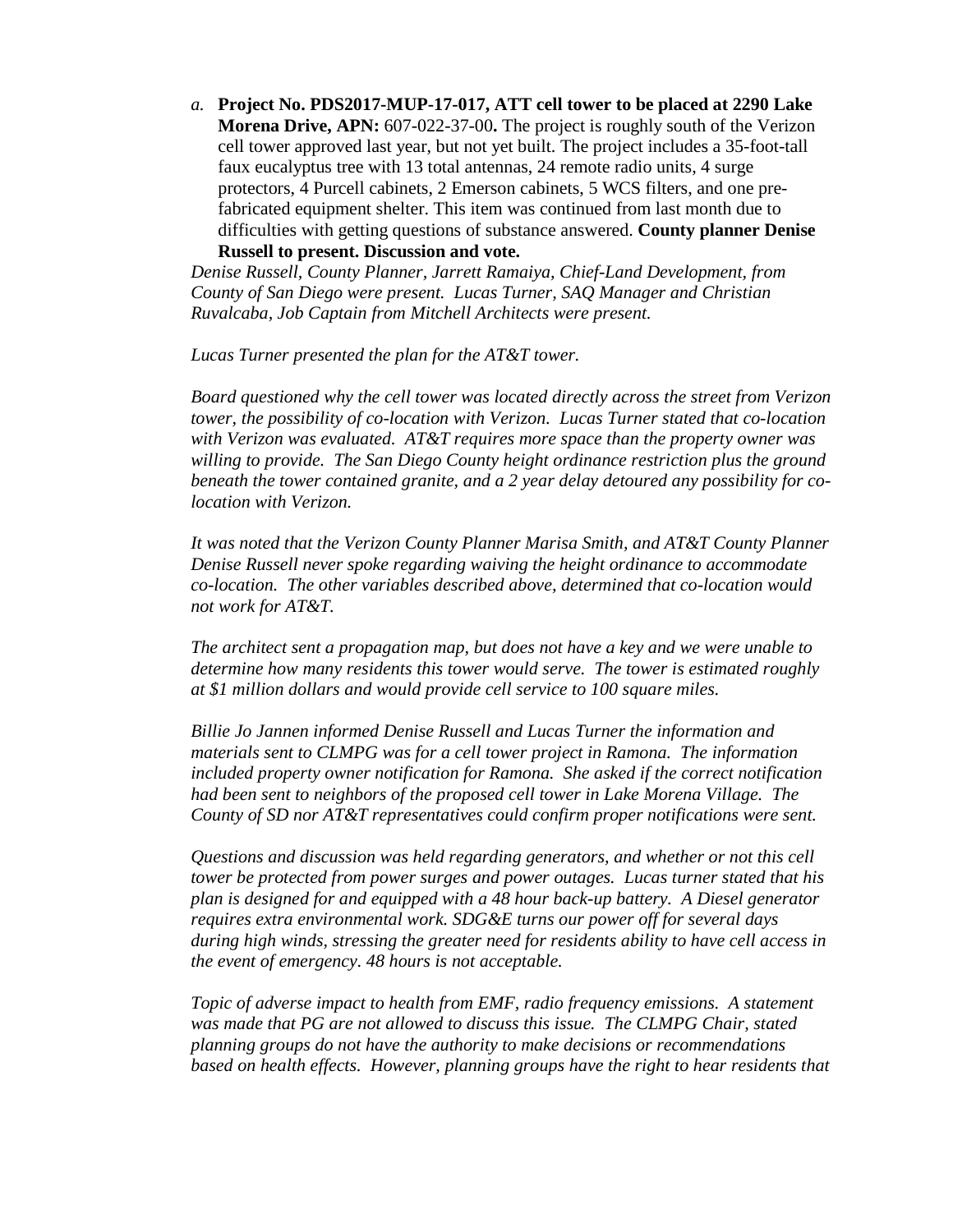*and address letters of opposition addressed and received by planning group. The community we serve needs to be reassured that we are hearing their concerns. This is not illegal.* 

*Joe Carmody motioned to approve AT&T cell tower project with two conditions:* 

*1. The required notice to neighbors that was initially included with the project package provided to the planning group was for a project located in Ramona. The planning group wants staff to ensure that project neighbors have been sent the correct notice.* 

*2. AT&T must add a generator to the existing plan.* 

*Rob Romero second motion, motion passed 5-0.* 

- **b. Review of applicants for Seat 7**. Select an applicant to fill the seat for the fouryear term. This vacancy was declared in November 2016. **Discussion and vote.**
- **c. POD 17-003, Re-zone of county's Camp Lockett properties going to local nonprofits.** Sharon Haven has requested time to respond to several elements of our formal recommendations.

*Sharon Haven provided a brief update on planned uses for multiple non-profits receiving land donations in the "Camp Lockett" footprint. The Railway Museum planned use would like to reassure local businesses that items they plan to sell will not duplicate items sold in local businesses. All local businesses will be invited to set up Kiosks as their plans progress.* 

*Ms. Haven also thanked CLMPG for the letter of approval for regarding Mountain Health's institutional housing plan for Seniors, Vets, and minimal multi housing for employees of Mountain Health and School. Mountain Health however objected to the use of the term "institutional", and requested CLMPG remove this term.* 

*Ms. Haven also stated that the sewer and water will be closely monitored by Public Health Department and State. The Junior High will be delayed causing the Junior High students to attend Pine Valley Schools.* 

**d. Standing Subcommittee reports**: Groundwater, Rob Romero; Sewer and Septic, Joe Carmody; Community Economic Impacts, Steve Biddle; Traffic and Public Safety, Steve Biddle.

*Rob Romero reported California declared drought conditions once again. He reported that the farm located just east of Cameron Corners is using 3"irrigation pipe.* 

*Joe Carmody stated that the septic and sewer for the new proposed Junior High needs repair and updates to conform to regulations. Jim Bennett, hydrogeologist with the County, is working on this issue.* 

*Steve Biddle had nothing to report on traffic.*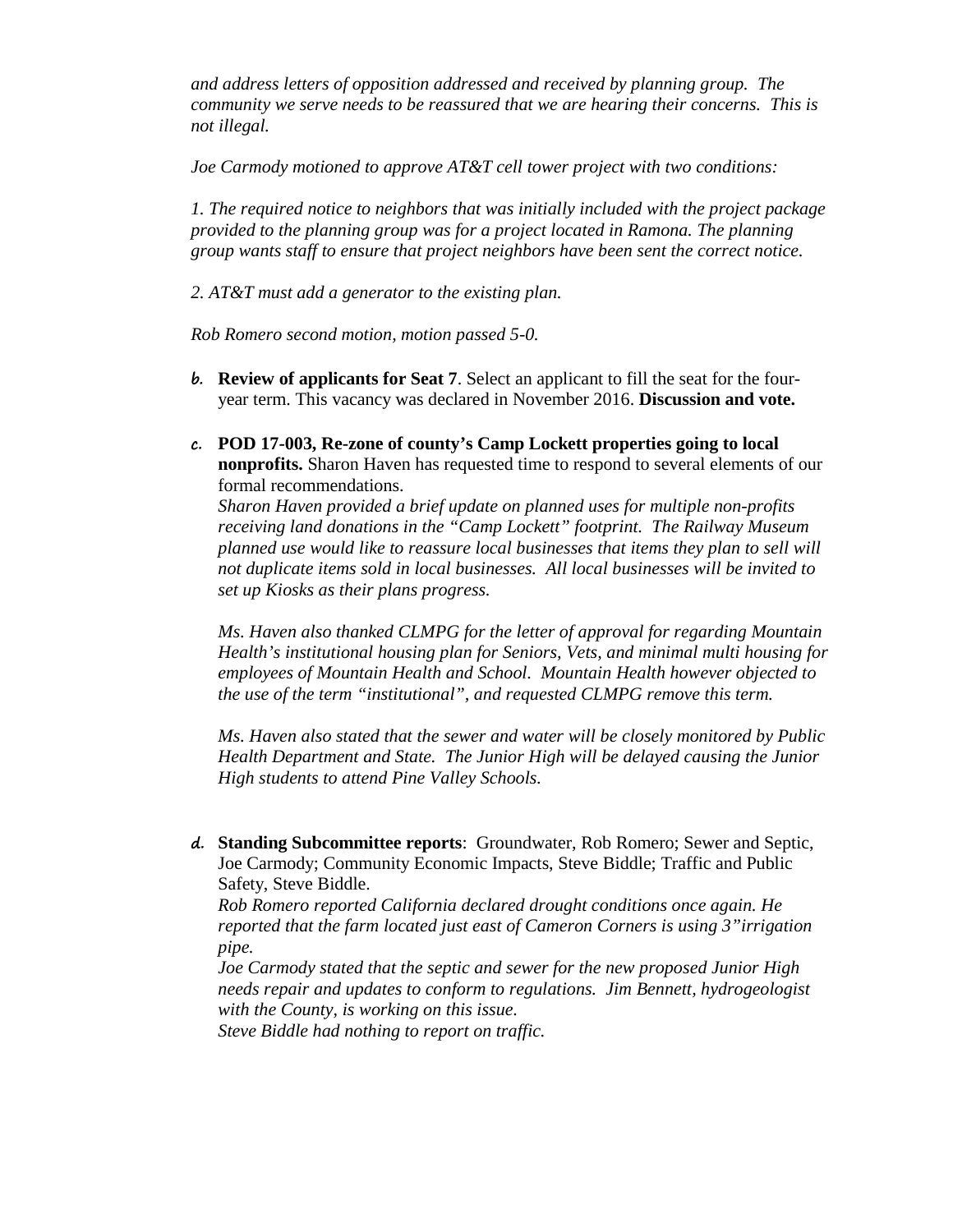**e. Chairman's report-** *Requesting all board members complete training and turn in 700 form.*

# **8. CORRESPONDENCE AND ANNOUNCEMENTS**

- **a. The Star Ranch vesting and landscape architecture maps** are available, both at meetings and by appointment with the CLMPG chairman. Staff has delayed release of the EIR until it can figure out what type of greenhouse gas analysis large projects should include**. The ranch was offered for sale in an announcement sent out in late November. The Back Country Land Trust and several co-investors are negotiating to buy it. The proposed plan is still in play and is part of the property offering, but will be abandoned if purchased by trust entities.**
- **b.** Notice of final in-person planning group training for 2018 and reminder that FPPC training certificates, signed Form 700s, and online training certificates are due. **Forwarded to group.**
- **c.** Email from Brian Falgren regarding a possible emerging threat to groundwater. Heineken, which owns the Tecate Brewery is planning to expand, and though it claims the water  $-8$  to 10 gallons to make a gallon of beer  $-$  will come from Mexicali, it could also opt to just drill wells. News link here: https://www.theguardian.com/world/2018/feb/04/mexico-water-brewery-mexicaliconstellation-brands. **Forwarded to group.**
- **d.** Meeting reminder and notice of errata and supplemental info filing for presentation of draft Final Climate Action Plan, at the February 14 meeting of San Diego County Board of Supervisors. We received a later link to a news story detailing some issues with what was approved. **Forwarded to group.** https://www.voiceofsandiego.org/topics/land-use/countys-climate-plan-promisesnew-land-use-battle/
- **e.** Email from SDCFA fire marshal Gregory Schreiner regarding our request for a speaker to explain changing standards for the award of Sunrise Powerlink grants. That board will not, under any circumstances, send a presenter to the planning group meetings, but will add the planning group to the routine mailings. **Forwarded to group.**

#### **9. EXPENSES**

**a. Please report any valid expenses for group approval.** 

#### **10. UPDATES AND POTENTIAL ACTION ITEMS:** None at this time.

**11. REQUEST FOR AGENDA ITEMS FOR UPCOMING AGENDAS:** All requests for placement of agenda items must be to the planning group chairman by the third Tuesday of each month.